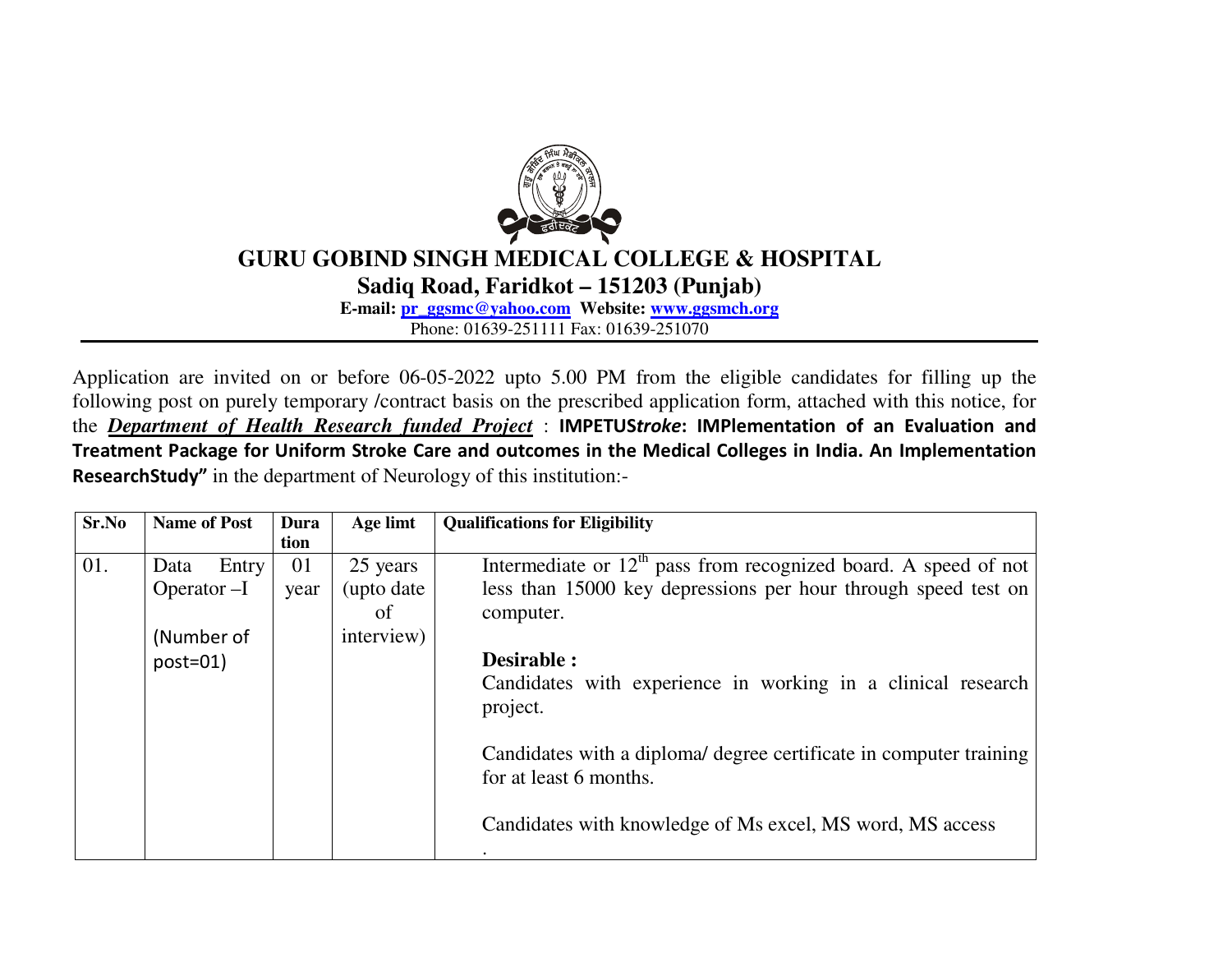| $\overline{02}$ . | Research   | 01   | 30 years    | 1. Graduation in Medical sciences (B.Sc Nursing, Medical or              |  |  |
|-------------------|------------|------|-------------|--------------------------------------------------------------------------|--|--|
|                   | Assistant  | year | (upto date) | equivalent)                                                              |  |  |
|                   |            |      | of          | And                                                                      |  |  |
|                   | (Number of |      | interview)  | Experience of 3 years in recognized Institute.                           |  |  |
|                   | $post=01$  |      |             |                                                                          |  |  |
|                   |            |      |             | <b>OR</b>                                                                |  |  |
|                   |            |      |             | 2. Master's degree in Medical Sciences and allied branches               |  |  |
|                   |            |      |             | (M.Pharma / M.sc Nursing / Medical or equivalent.)                       |  |  |
|                   |            |      |             |                                                                          |  |  |
|                   |            |      |             | <b>Desirable:</b>                                                        |  |  |
|                   |            |      |             | Candidates with experience in working in a clinical research<br>project. |  |  |
|                   |            |      |             | Candidates with a diploma / Degree certificate in computer               |  |  |
|                   |            |      |             | training for at least 6 months                                           |  |  |
|                   |            |      |             | Computer with knowledge of MS excel, MS word, MS access.                 |  |  |
|                   |            |      |             |                                                                          |  |  |

| Salary: | For the Post of Sr.No:1  | $Rs.17000/- p.m fixed$  |
|---------|--------------------------|-------------------------|
| Salary: | For the Post of Sr.No.02 | $Rs.31,000/- p.m fixed$ |